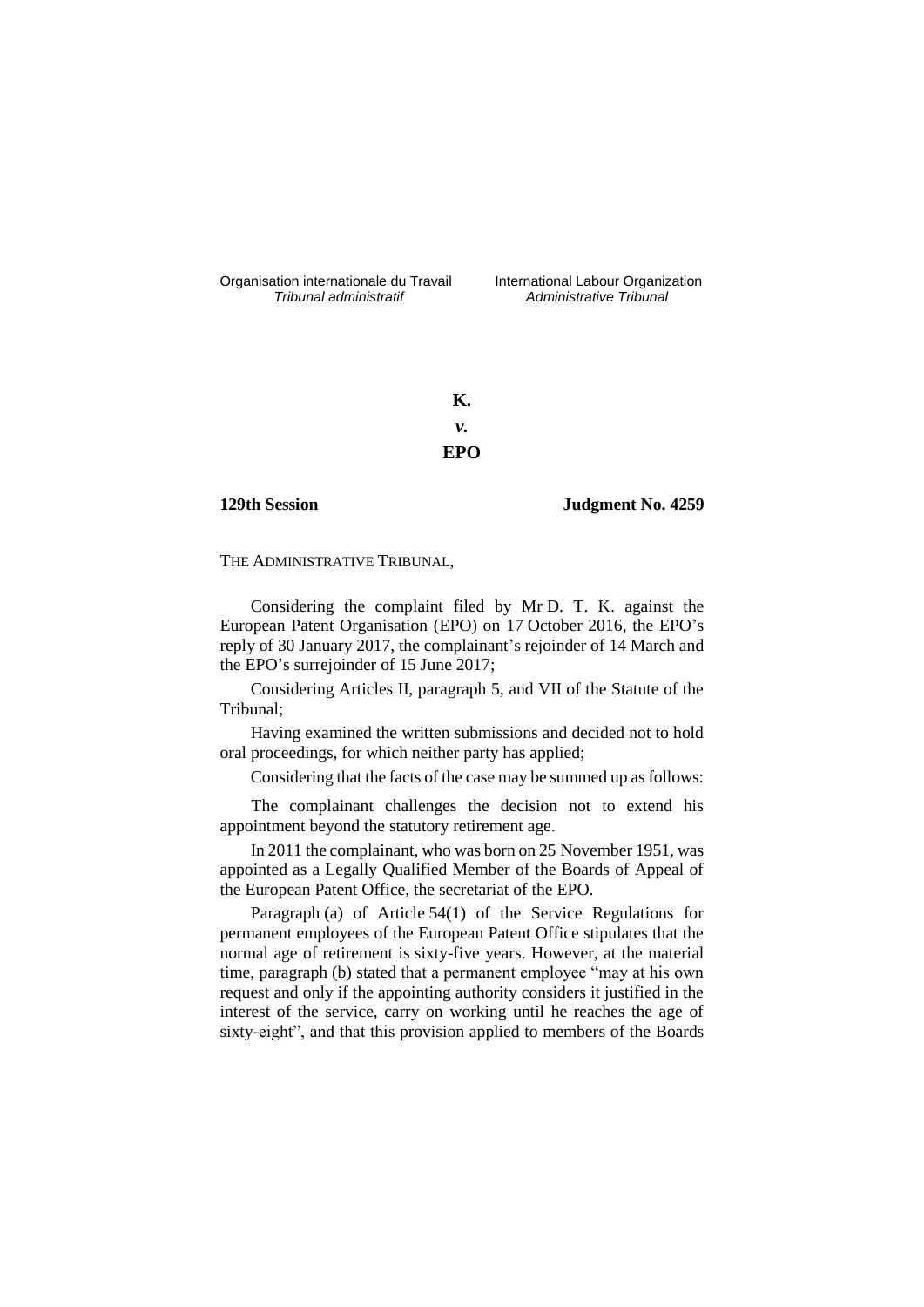of Appeal, "provided that the Administrative Council, on a proposal of the President of the Office, appoints the member concerned pursuant to the first sentence of Article 11, paragraph 3, of the [European Patent] Convention [...]".

On 25 November 2015 the complainant submitted a request to carry on working until he reached the age of sixty-eight. The Selection Committee responsible for submitting proposals to the President of the Office concerning the appointment of members of the Boards of Appeal unanimously recommended that the complainant's request be granted. On 23 February 2016 the Vice-President of Directorate-General 3 (DG3) informed the complainant that the President had decided to reject his request and that accordingly he would not submit a proposal for appointment to the Administrative Council.

On 20 May 2016 the complainant requested a review of the decision of the President, pointing out that he had not been given reasons for the refusal of his request, which made it "not easy for [him] to formulate specific arguments to challenge the refusal". By a letter of 20 July 2016, which is the impugned decision, the complainant was informed that the President maintained the earlier decision denying his request. The President addressed the complainant's specific allegations and concluded that he had properly exercised his discretion. He further indicated that the impugned decision was excluded from the internal appeal procedure. The complainant thus filed his complaint directly before the Tribunal. He retired on 30 November 2016.

The complainant asks the Tribunal to set aside the impugned decision. He seeks financial compensation equivalent to the 36 months of salary he would have received from 1 December 2016 to 30 November 2019 had his request been granted.

The EPO asks the Tribunal to dismiss the complaint as unfounded in its entirety.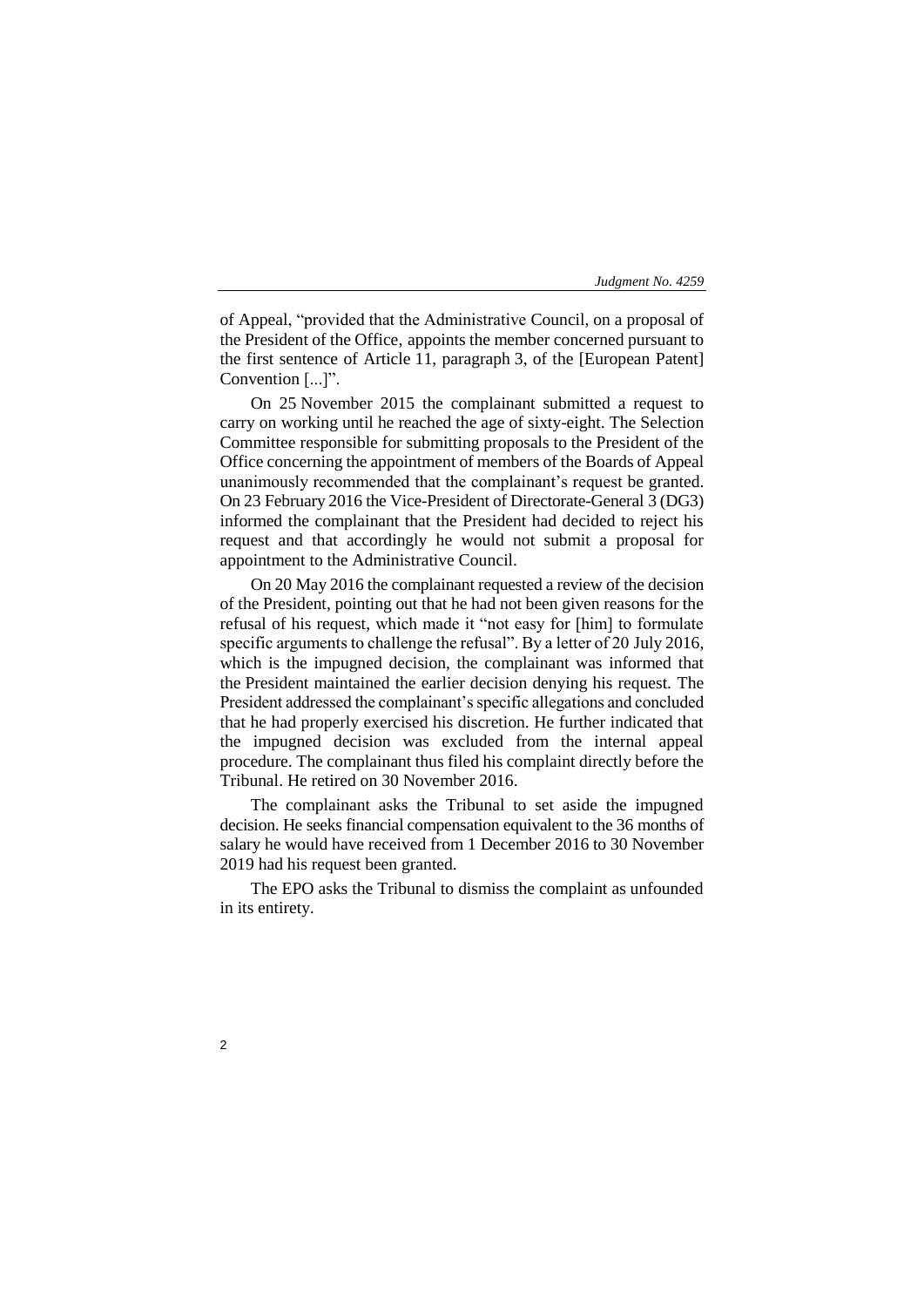# CONSIDERATIONS

1. The central question to be determined in this case is whether the President's decision communicated on 23 February 2016, which he confirmed in the impugned decision of 20 July 2016, was unlawful, as the complainant contends, and should be set aside. In those decisions, the President rejected the recommendation which the Selection Committee made to grant the complainant's request for an extension of his appointment as a member of the Boards of Appeal until he attained the age of sixty-eight years.

2. Under Article 11(3) of the European Patent Convention (the Convention) the members of the Boards of Appeal are to be appointed by the Administrative Council on a proposal from the President of the Office. The normal retirement age of members of the Boards of Appeal is sixty-five years as Article 54(1)(a) of the Service Regulations provides. It relevantly states that a permanent employee shall be retired automatically on the last day of the month during which she or he reaches that age. However, at the material time, under Article 54(1)(b) of the Service Regulations, a member of the Boards of Appeal could continue to work until the age of sixty-eight. The provision stated as follows:

"(b) Notwithstanding the provisions of paragraph (a), a permanent employee may at his own request and only if the appointing authority considers it justified in the interest of the service, carry on working until he reaches the age of sixty-eight [...]. This applies to members of the Boards [of Appeal] provided that the Administrative Council, on a proposal of the President of the Office, appoints the member concerned pursuant to the first sentence of Article 11, paragraph 3, of the Convention [...]."

3. Communication 2/08 provides for the preparation of proposals of the President pursuant to Article 54(1)(b) of the Service Regulations. It relevantly states, in paragraph 2, that the proposal is prepared by the Selection Committee within DG3. Paragraphs 3 and 4 state as follows:

"3. The member of the boards of appeal will be requested to undergo a medical examination [...] in order to establish whether it is likely that the health requirements of the post will continue to be met during the prolongation of the service.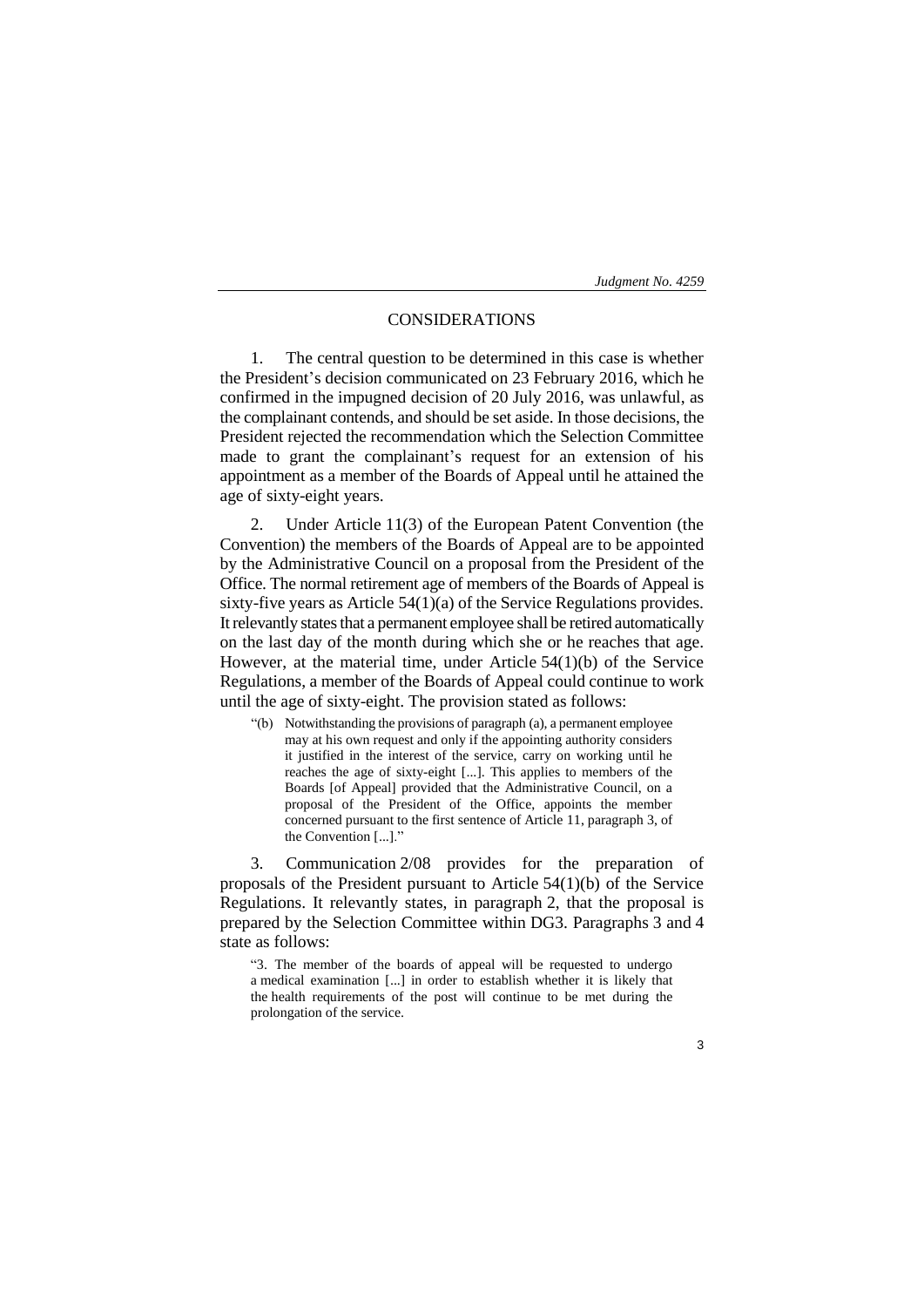4. The request under Article 54(1)(b) [of the Service Regulations] shall be submitted to the Vice-President DG3."

4. On 25 November 2015, the complainant, who was due to retire on 30 November 2016, submitted his request for prolongation. In January 2016 he underwent the medical examination and was interviewed by a Selection Committee. The results of the medical examination were positive and the Committee unanimously recommended that he be reappointed with effect from 1 December 2016. However, by an email of 23 February 2016 the Vice-President DG3 informed him as follows:

"Your request for prolongation was forwarded to the President on the 9th of February 2016. As you know the prolongation of a member of the Boards of Appeal takes the form of an appointment by the Administrative Council on a proposal of the President of the Office.

I herewith confirm that on the 10th of February 2016 the President has decided to refuse the request, which means that he will not submit a proposal for appointment in your case to the Administrative Council."

5. In his request of 20 May 2016 for the review of this decision, having chronicled the reasons which in his view made it advantageous for his appointment to be extended, the complainant stated that it was difficult to formulate specific arguments to contest this decision because no reasons were given for rejecting his request for the prolongation of his appointment. He further stated, among other things, that "the failure to state reasons is in itself scarcely compatible with the general principle that administrative decisions adversely affecting the individual should be reasoned". The complainant also stated that the speedy reply to his request for prolongation caused him to assume that the decision was based on "a blanket opposition" to permitting members of the Boards of Appeal to serve beyond the normal retirement age of sixty-five at a time when the future workload of the Boards was uncertain. He opined that that position should be reconsidered in light of the announcement in autumn 2015 that the freeze on recruitment would end and new Board members were recruited. He suggested, in effect, that the prolongation of the appointment of someone in his position beyond the age of sixtyfive might be more advantageous or in the interest of the EPO in terms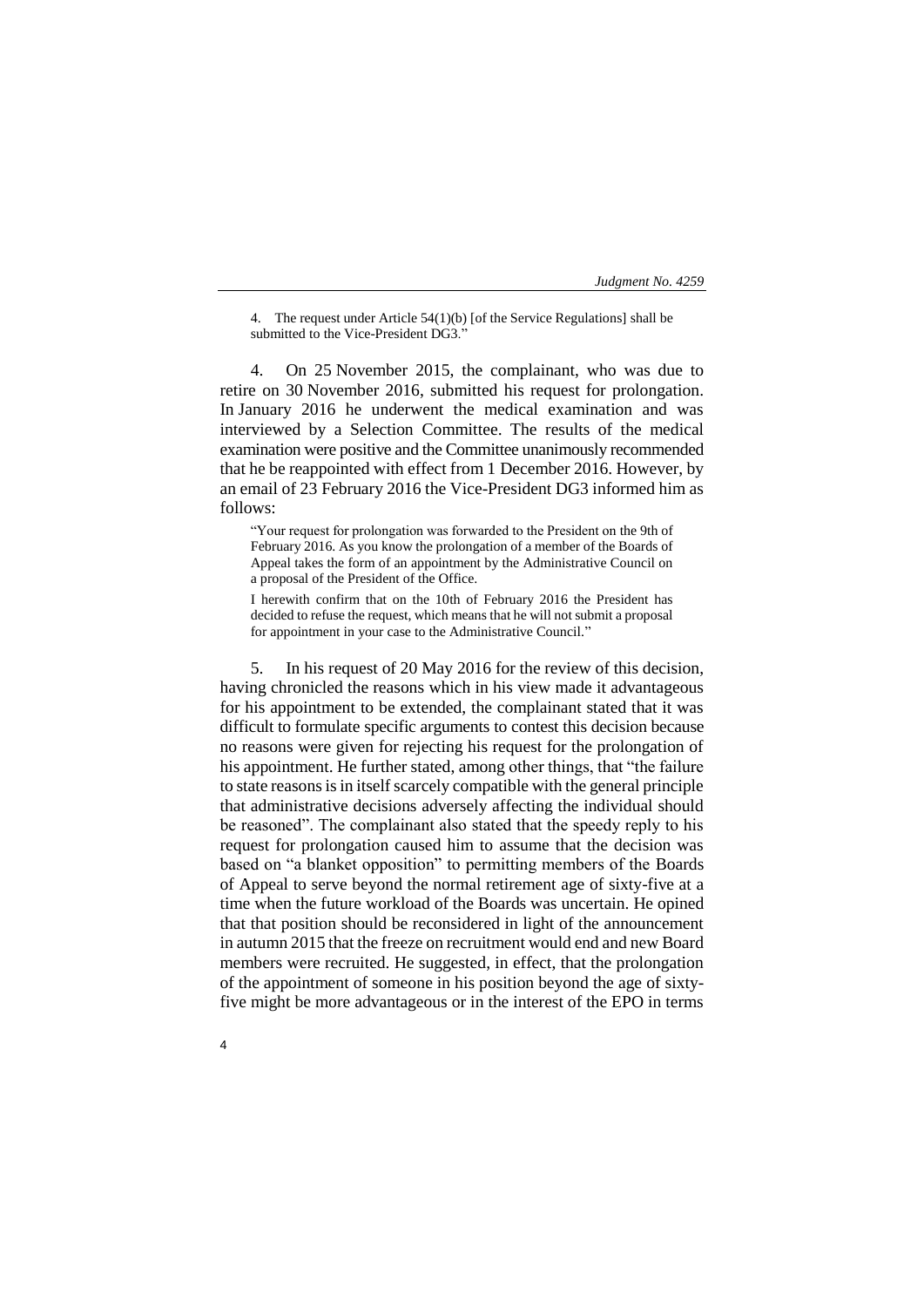of the flexibility which a three-year extension would provide over recruiting a new member on the full five-year appointment.

The duty to provide reasons for an administrative decision that adversely affects an official is a fundamental requirement in international civil service law and the Tribunal's case law requires such a decision to be motivated in order for the official to know the basis on which it was taken and to facilitate her or him to formulate an appeal from the decision if necessary. However, the Tribunal has accepted that the reasons for a decision may be provided in response to a subsequent challenge of the decision (see, for example, Judgment 3662, under 3).

The EPO submits that the impugned decision of 20 July 2016 precisely states the reasons why the President rejected the complainant's request for the prolongation of his appointment and that he made the decision pursuant to his wide discretionary power to extend appointments of members of the Boards of Appeal. The EPO also states that the President had thoroughly weighed all relevant aspects in view of the prevailing general interest of the service. In these proceedings the EPO provides document CA/16/15 dated 6 March 2015. The EPO states that it provides additional background information to strengthen the justification for the impugned decision. According to the EPO, this document was drawn up following the decision R 19/12 (of 25 April 2014 of the Enlarged Board of Appeal) which deemed that the Vice-President DG3 could not impartially exercise judicial activities while hierarchically subordinated to the President of the Office. This resulted in a new structural organization of DG3 which had to be adopted. The document was prepared at the request of the Administrative Council which had entrusted the President with the duty to present a structural reform of the Boards of Appeal. In the meantime, all appointments, renewals and extensions of service beyond the normal retirement age were handled "with precaution and parsimony in due respect with the Office's interest".

8. The impugned decision correctly states that the President's decision whether to propose to the Administrative Council a prolongation of service of a member of the Boards of Appeal is an exceptional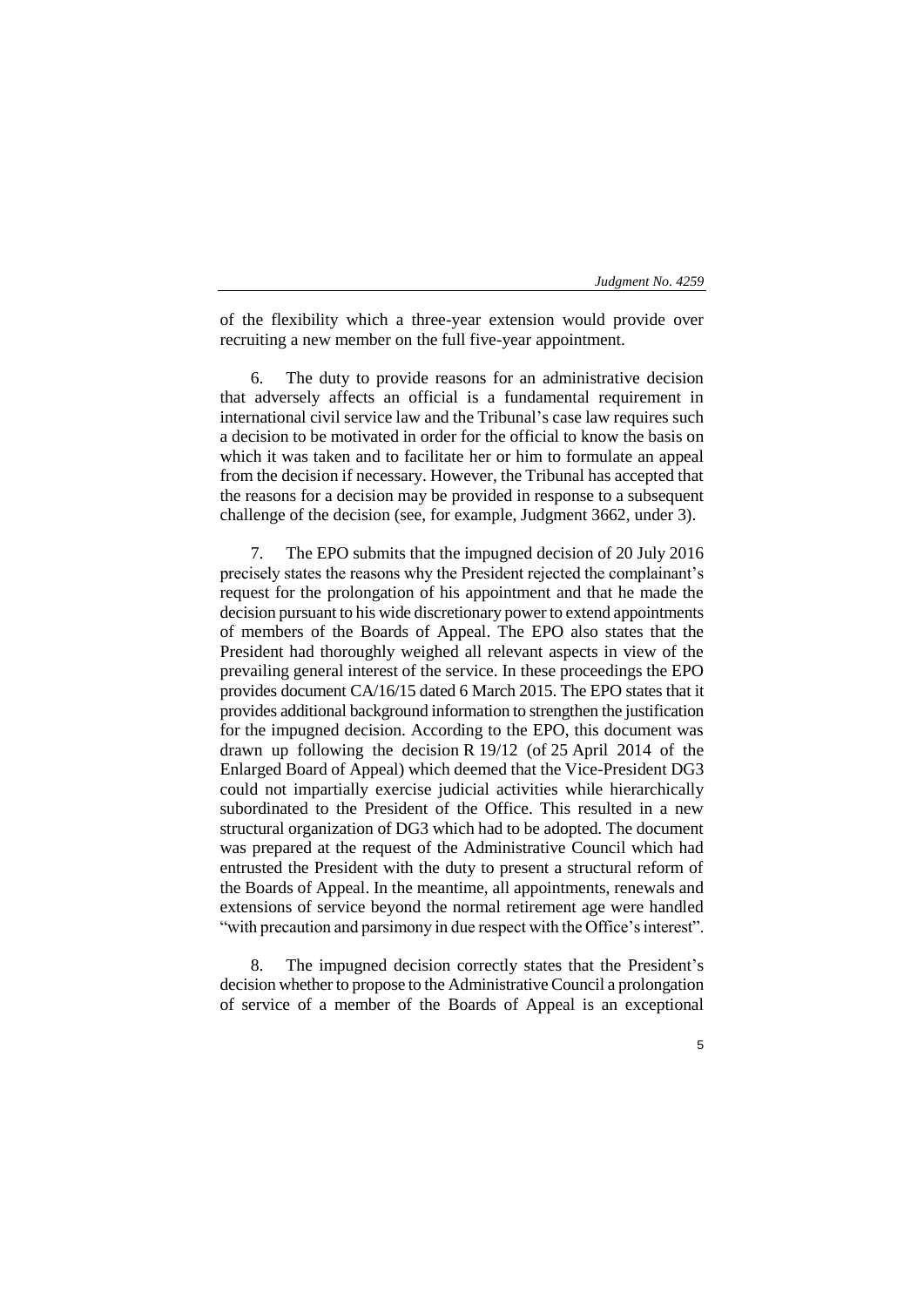measure and the decision is subject to only limited review. The Tribunal stated as follows in Judgment 3970, under 2:

"The Tribunal has consistently held that a decision to retain an official beyond the normal retirement age is an exceptional measure over which the executive head of an organisation exercises wide discretion. Such a decision is therefore subject to only limited review by the Tribunal, which will interfere only if the decision was taken without authority, if a rule of form or procedure was breached, if it was based on a mistake of fact or of law, if an essential fact was overlooked, if a clearly mistaken conclusion was drawn from the facts, or if there was abuse of authority [...]."

9. The impugned decision then rejected the complainant's assumption that the decision not to prolong his appointment was due to a blanket opposition to the prolongation of the service of members of the Boards of Appeal. It also rejected his suggestion that the President did not consider the matter thoroughly and stated that the decision was taken "after weighing all relevant aspects and with due respect to the Office's prevailing general interest of [the] service". It further stated that, as the complainant had noted, since the end of 2015 the Office had resumed recruiting members of the Boards of Appeal; that the Office was fully aware of the workload of the Boards and was managing the situation; that this "was taken into account in the decision making process" and that there was no flaw in the decision not to prolong the complainant's appointment.

10. The complainant states that there could be no doubt about his professional competence; his performance over the previous five years; his mental and physical ability to continue to work for another three years or his conduct in the service. The Selection Committee would have taken into consideration the medical tests which the complainant undertook when it recommended the prolongation of his appointment. The President was also aware of it but did not reject the request for prolongation on the ground that he was not mentally or physically fit to continue. Moreover, the argument that insufficient weight was given to the complainant's personal attributes and merits does not fall within the limited vitiating grounds on which the decision not to prolong his appointment may be set aside (see, for example, Judgment 3285, under 19). Further, the Tribunal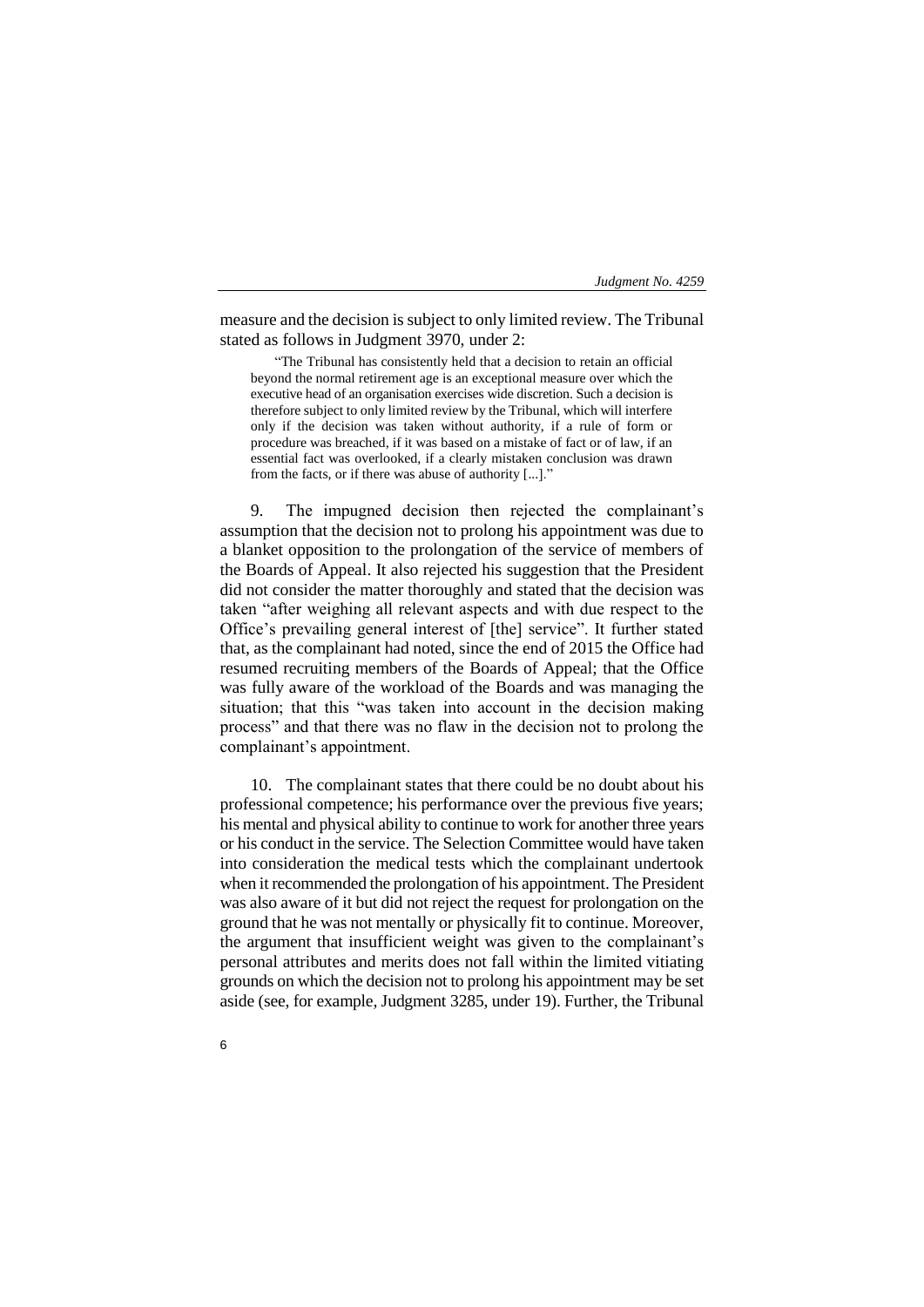concludes, contrary to the complainant's contention, that the President's decision had no impact on the preservation of the independence of the Boards of Appeal, which is underpinned by Article 23 of the Convention.

11. The critical question, however, is whether, as the complainant in effect submits, the President's decision is vitiated because it breached the principle that, inasmuch as it adversely affected his rights, the reasons for it should have been clear and coherent, particularly as it departed from the recommendation of the Selection Committee.

12. Under Article 54(1)(b) of the Service Regulations, a member of the Boards of Appeal could continue to work beyond the normal retirement age if the appointing authority (the Administrative Council), on the proposal of the President, considered that this was justified in the interest of the service. The President stated that he did not consider the prolongation justified "after weighing all relevant aspects and with due respect to the Office's prevailing general interest of [the] service". It is not clear from the impugned decision or from any document which the EPO presents what the "relevant aspects" are. The EPO does not explain it and the Tribunal does not discern a nexus between any aspects of the proposed structural reform of the Boards of Appeal contained in document CA/16/15 and the President's decision not to propose the prolongation of the complainant's appointment to the Administrative Council. Moreover, there is no indication as to what the Office's prevailing general interest of the service in rejecting the complainant's request for prolongation of his appointment was. Merely repeating that phrase in similar terms to the formulation in Article  $54(1)(b)$  was insufficient. The Tribunal therefore concludes that the President's decision not to propose the prolongation of the complainant's appointment to the Administrative Council and rejecting the request was irregular. Accordingly, the impugned decision, as well as the initial decision of 23 February 2016, will be set aside.

13. The complainant seeks compensation equivalent to the salary which he would have received over the three-year (thirty-six months) period from 1 December 2016 to 30 November 2019 "if [his] request to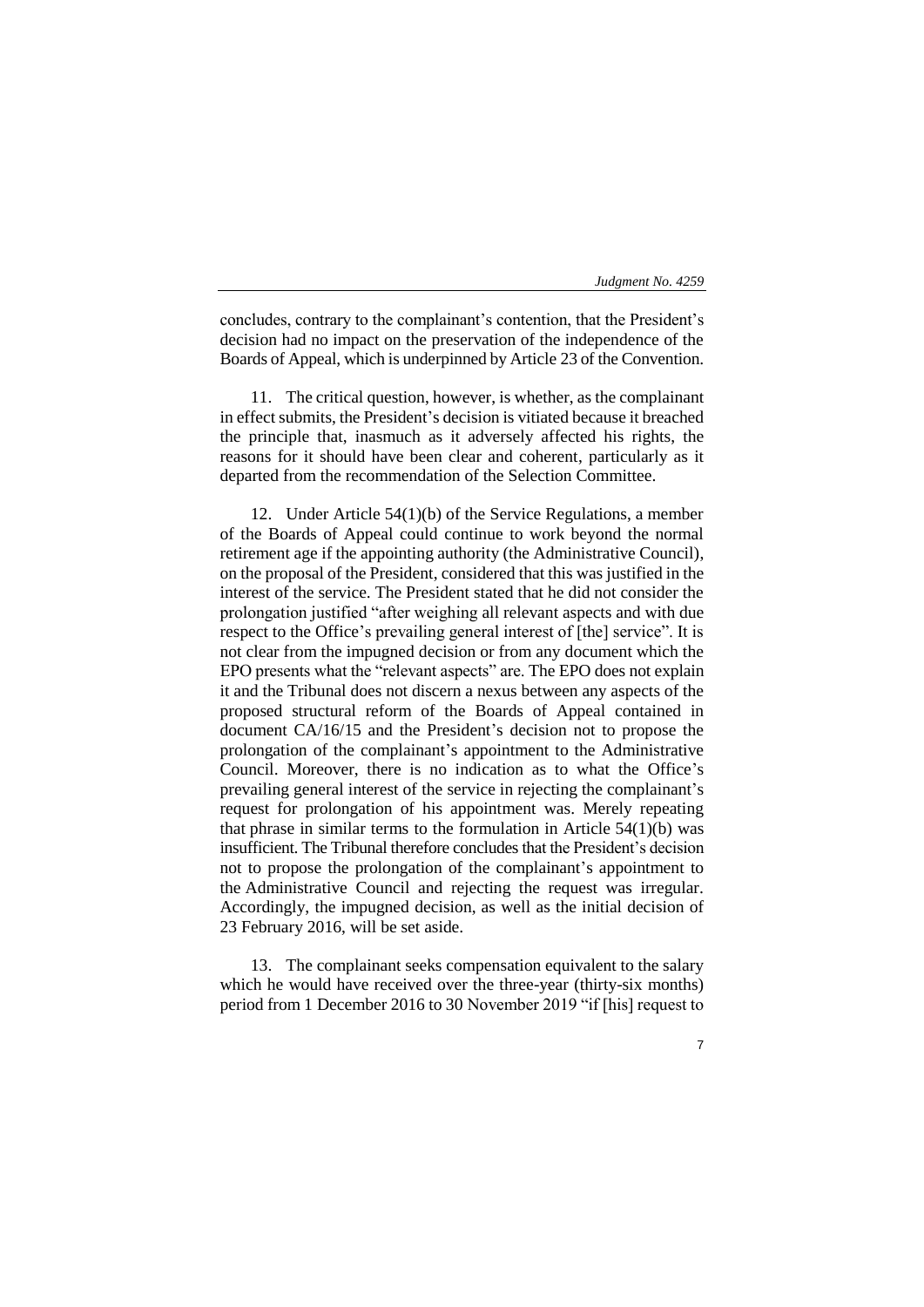continue working beyond the age of 65 had been granted". He states that his salary was approximately 16,000 euros per month. The EPO submits that the complainant is not entitled to compensation, as, contrary to the case law stated for example in Judgment 2471, under 5, he provides no evidence of the actual injury and of the causal link between the unlawful act and the injury which he alleges he suffered.

No purpose would be served by sending the matter back to the EPO to secure a reasoned decision, given the time that has elapsed. The Tribunal cannot know whether the President, if required to make a fresh decision, would adhere to his original decision and explain why with cogent reasons, or, confronted with the need to motivate the decision, alter it. Notwithstanding the above observations, the complainant is entitled to moral damages, which the Tribunal assesses in the sum of 10,000 euros.

## DECISION

For the above reasons,

- 1. The impugned decision, dated 20 July 2016, as well as the prior decision of 23 February 2016, are set aside.
- 2. The EPO shall pay the complainant moral damages in the amount of 10,000 euros.
- 3. All other claims are dismissed.

8

In witness of this judgment, adopted on 23 October 2019, Ms Dolores M. Hansen, Vice-President of the Tribunal, Mr Michael F. Moore, Judge, and Sir Hugh A. Rawlins, Judge, sign below, as do I, Dražen Petrović, Registrar.